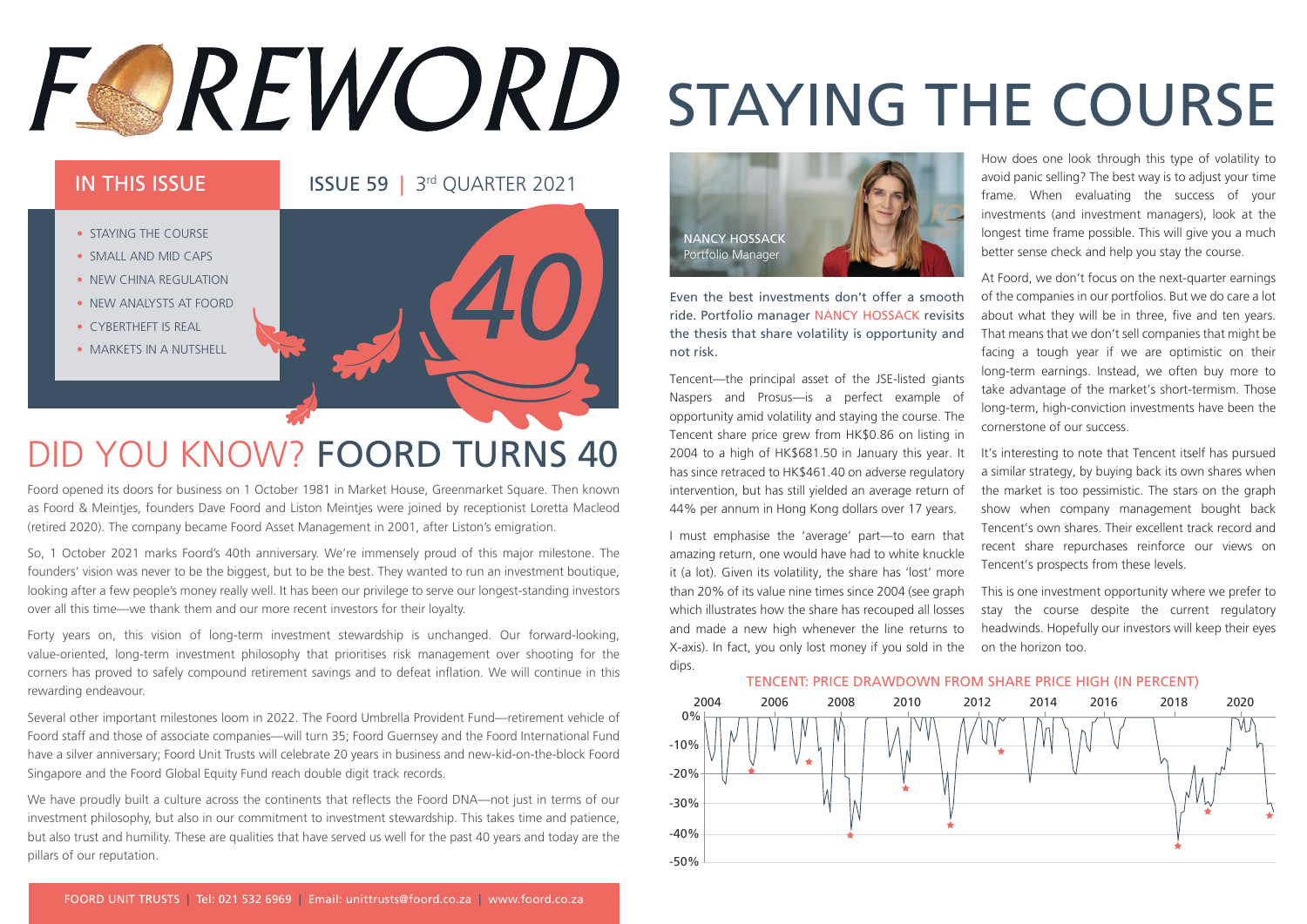# CHINA — REGULATING FOR CHANGE



Recent Chinese regulatory initiatives across high-profile industries have spooked global investors. Foord Singapore portfolio manager JC XUE discusses the changes and what they mean for the China investment thesis.

The Chinese authorities have tightened the regulatory environment significantly over the last year, rolling out new measures to improve governance oversight. Prominent examples are the new anti-monopoly rules for technology companies—which resulted in fines for dominant players like Alibaba—and rules to take the 'profit' out of the 'for-profit' tutoring industry. Cryptocurrencies have also come under the spotlight.

The markets certainly seem to be pricing in fears for the investability of the Chinese market given the rising regulatory risks. But let's take a step back to dissect what the Chinese leaders are communicating through these regulations: they want to correct actual or perceived market failures from having unintended social consequences that are detrimental to the nation's long-term development. Regulation has become an instrument of social engineering.

As we all know, Western economies have more than their fair share of regulation—but the regulatory processes work slowly and regulators usually signal regulatory trends years in advance. China has lagged the Western economies in most areas of regulation and is slowly catching up for the benefit of Chinese consumers. However, we tend to forget that China operates a command economy. The Chinese authorities can therefore act quickly to improve regulation in areas of previously weak or immature regulation.

#### Regulation has become an instrument of social engineering.

The Chinese antitrust regulations targeting technology platforms were established to eradicate monopolistic behaviours such as exclusivity contracts and predatory pricing. These anti-monopoly rules are aimed at reducing the rent-seeking behaviour of the dominant

tech platforms. The purpose is not to shut down the leading tech platforms, but to regulate them. Having seen the tremendous success of the first platforms, the authorities now want to promote fair competition. Antitrust regulations will allow the next generation of innovators to emerge and to not be gated by the monopolistic behaviours of existing market leaders.

> This round of regulation serves as a healthy reminder to tech platforms to compete on value creation instead of monopolistic behaviour.

On the other hand, Chinese regulations banning companies that teach the school curriculum from making profits, raising capital or going public have noteworthy social goals. Aside from extreme pressures on students, the financial burden on parents was rising rapidly as the tutoring industry raised prices due to soaring demand. The increased costs of having a child were starting to impact already-low birth rates, adding to China's demographic headwinds. The government needed to tackle this issue resolutely to ensure China's long-term competitiveness.

The government unequivocally wants to build a stronger middle class, to advance innovation and to get stronger as a nation. The policy changes thus have worthy objectives, but their abrupt implementation has undoubtedly increased investment uncertainty in the short term. In the long term, the regulatory results should drive healthier economic development, helping China towards its goal of reducing income and wealth inequalities.

China is not rejecting a market driven economy with these initiatives. In fact, the government continues to view vibrant private enterprise to be the most effective way to drive innovation and wealth creation, thereby fulfilling its 'common prosperity' goals. However, private enterprise needs rules and regulations to keep playing fields level and to weed out bad actors from the market.

Foord has held a positive view on the rising Chinese middle class and the corresponding consumption growth. This investment thesis is aligned to the Chinese government's goal of redistribution and a 'stronger middle'. In fact, core fund holdings like JD.com and Tencent have always created positive value across their ecosystems.

JD.com has used economies of scale to provide everyday low prices for consumers. Tencent has been criticised for under-monetising its assets and continues to give more value than it takes—most recently through WeChat mini-programs. In our view, companies like these, building their businesses by treating customers fairly and innovating through healthy competition over monopolistic practices, should experience robust long-term earnings growth in an environment of healthier competition.

Still, each has seen its share price impacted by regulatory actions. In the Foord Global Equity Fund, we opportunistically added to our existing holdings and initiated positions in some others that fell to attractive valuations.

Finally, we are still optimistic for China's long-term growth trajectory. This round of regulation serves as a healthy reminder to tech platforms to compete on value creation instead of monopolistic behaviour. It facilitates a more conducive environment for new business innovations to flourish and we are excited to discover the next JD.com, Alibaba and Tencent.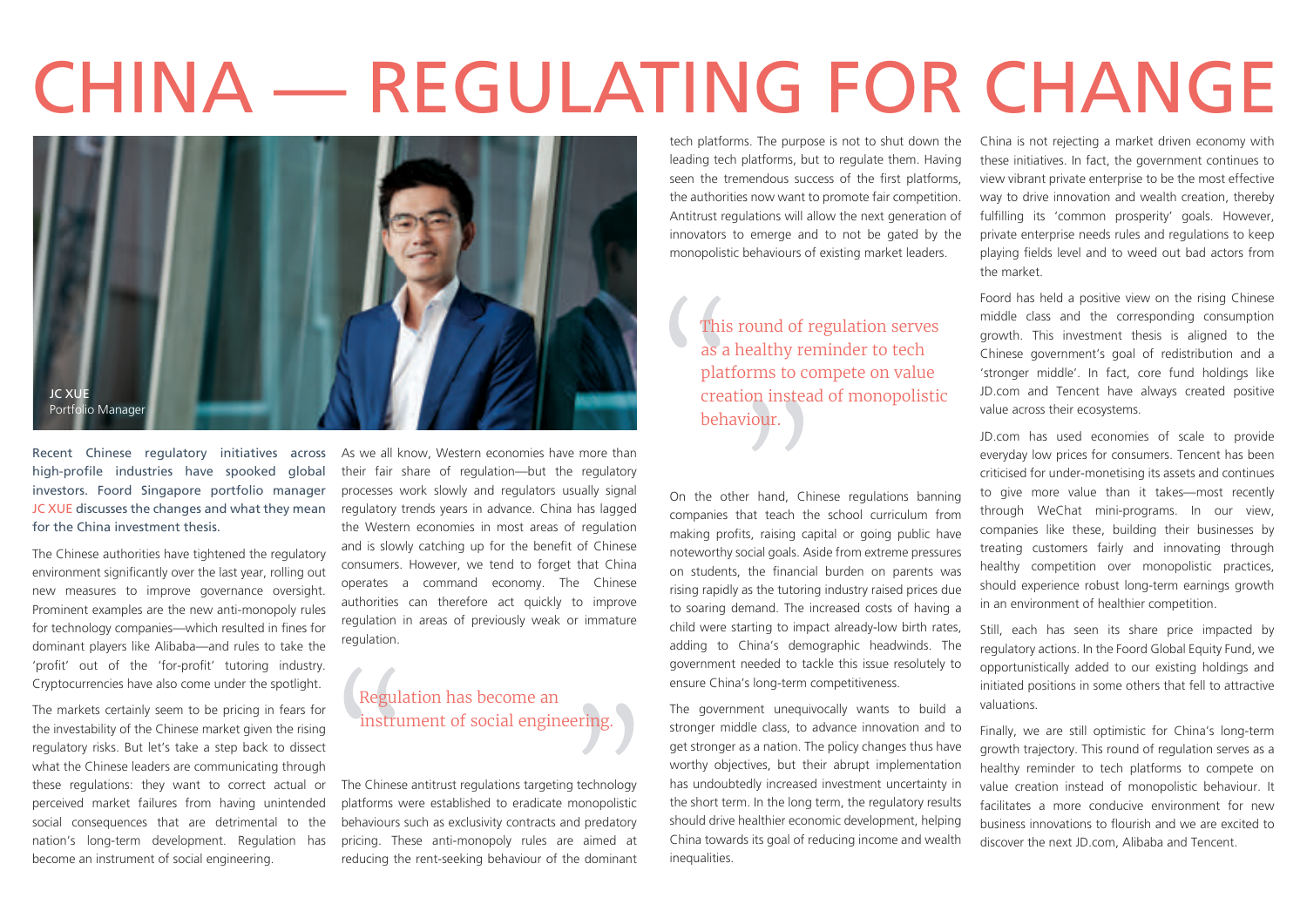### SMALL AND MID CAPS — BIG OPPORTUNITIES



The small and mid-capitalisation sectors have been happy hunting grounds for Foord's investment team over the decades. Portfolio manager MIKE TOWNSHEND explores the risks of investing in these less familiar stocks.

Firstly, investing in small-cap stocks can be a time consuming, but rewarding, endeavour. Stockbroker and other paid-for research on these companies is usually quite limited. The investment analysts must therefore do most of the fundamental analysis and research themselves.

Secondly, small-cap stocks are less liquid than their larger counterparts. Buyers need time to acquire the requisite quantity of shares, given the low trading volumes. This makes it difficult for large funds to buy enough shares for the investment to have a meaningful impact on returns. If economic conditions change or the company's prospects worsen, it is also more difficult to sell the shares at a favourable price.

Another criticism is the assumption of weaker management teams or market position—meaning they are unable to compete with large, established competitors. Share prices of these companies can be slow to respond to changing economic fundamentals, which can frustrate shorter term investors.

I believe these weaknesses play to Foord's strengths. Our investment approach is to invest in quality companies with long-term growth prospects that are superior to others available in the market. If a competent executive team translates these prospects into sustainable cash-backed earnings, we will hold our investment for very long periods. This could extend beyond a decade and often has done so. Liquidity risk significantly diminishes as we extend our holding period—if we continue to like the prospects of a company, why should we ever sell?

Foord's total assets under management are a multiple less than the behemoths in the asset management industry. This means we can invest meaningful amounts in companies too small for giant fund managers to even consider.

Our analysts relish the challenge of ferreting out overlooked companies, based on our own in-depth, propriety research. Evaluating management teams is a core aspect of investment decision making. Many smaller companies have highly motivated and competent management teams, often with a significant equity stake in their companies. We like this natural alignment of interests.

Wide-ranging discussions with these management teams also offer industry insights that benefit our decisions on larger companies.

Small companies by their very nature enjoy better room for growth. They are also able to exploit lucrative niches too small to have a meaningful impact on larger peers. Both points make them attractive options for long-term investors.

The Foord Equity Fund has 17% of the fund invested in small-cap companies (market caps below R20 billion) and 15% in mid caps (market caps up to R50 billion). This compares to a 3% and 8% weight respectively in the JSE's Capped All Share Index. Shares such as Metair, Omnia, Invicta, Italtile and Massmart are examples that have contributed significantly to the strong performance of the fund this year.

### **NEW ANALYSTS** AT FOORD

Foord recently welcomed three new analysts to the investment team, bringing with them a fresh blend experience and expertise.

Durban born DHERSAN CHETTY joins Foord as an analyst on the industrials and insurance sectors. An experienced analyst, Dhersan spent 10 years on the sell side (stockbroking—first with Kagiso Securities and then a lengthy tenure at UBS Investment Bank) before switching to the buy side (fund managers), where he was most recently with FNB Wealth & Investments. He holds a Bachelor of Business Science (Finance Hons) from the University of KZN and has completed courses at Ivey Business School (Toronto) and the prestigious Stanford Graduate School of Business.

MPENDULO NCONGWANE joins us under Foord's trainee analyst programme. He holds a master's degree in chemical engineering from UCT and is enrolled for a PhD through UNISA. The programme enables young and inquiring graduates, CA's, investment interns or non-investment professionals the chance to work alongside Foord's experienced team, contribute meaningfully to investment research and immerse themselves in the world of asset management.

In Singapore, Foord appointed YI XIANG YIM as an investment analyst. Yi Xiang holds a Bachelor of Business Management (summa cum laude) from the Singapore Management University.

### CYBERTHEFT IS REAL — BE VIGILANT

Long gone are the days of lax home security arrangements. We now lock doors, secure walls with electric fencing and maintain complex alarm systems linked to armed response. Foord's operations manager DIANE BEHR says that we must similarly adapt our online security to the soaring risks of theft from electronic intruders.

As with all financial services companies, we are seeing increased fraudulent activity as processes become digitalised. Foremost in the fight against digital crime is to secure your email account. Fraudsters can compromise your email account to obtain sensitive information like account numbers, addresses and signatures. They can also change your passwords and then access your online investment and banking sites.

Protect your email by activating two-factor authentication—usually offered for free by email

providers. Use strong passwords (whole sentences work well) and change them often. Never use the same password twice.

The most impenetrable castle is easily overrun if the door is opened to a con artist, or the keys are left under the flowerpot for the neighbour to feed the cat. Please keep your online passwords and usernames secret and keep them safe. So invest in a good password management app such as Bitwarden (there are others).

Protect your online environment by using the latest anti-virus software. Do not click on unknown links. Select the highest security options on your phone and other mobile devices and do not leave your phone, device or computer unlocked. Avoid using free public Wi-Fi to access your email, investment sites or any social media or other sites linked to your email.